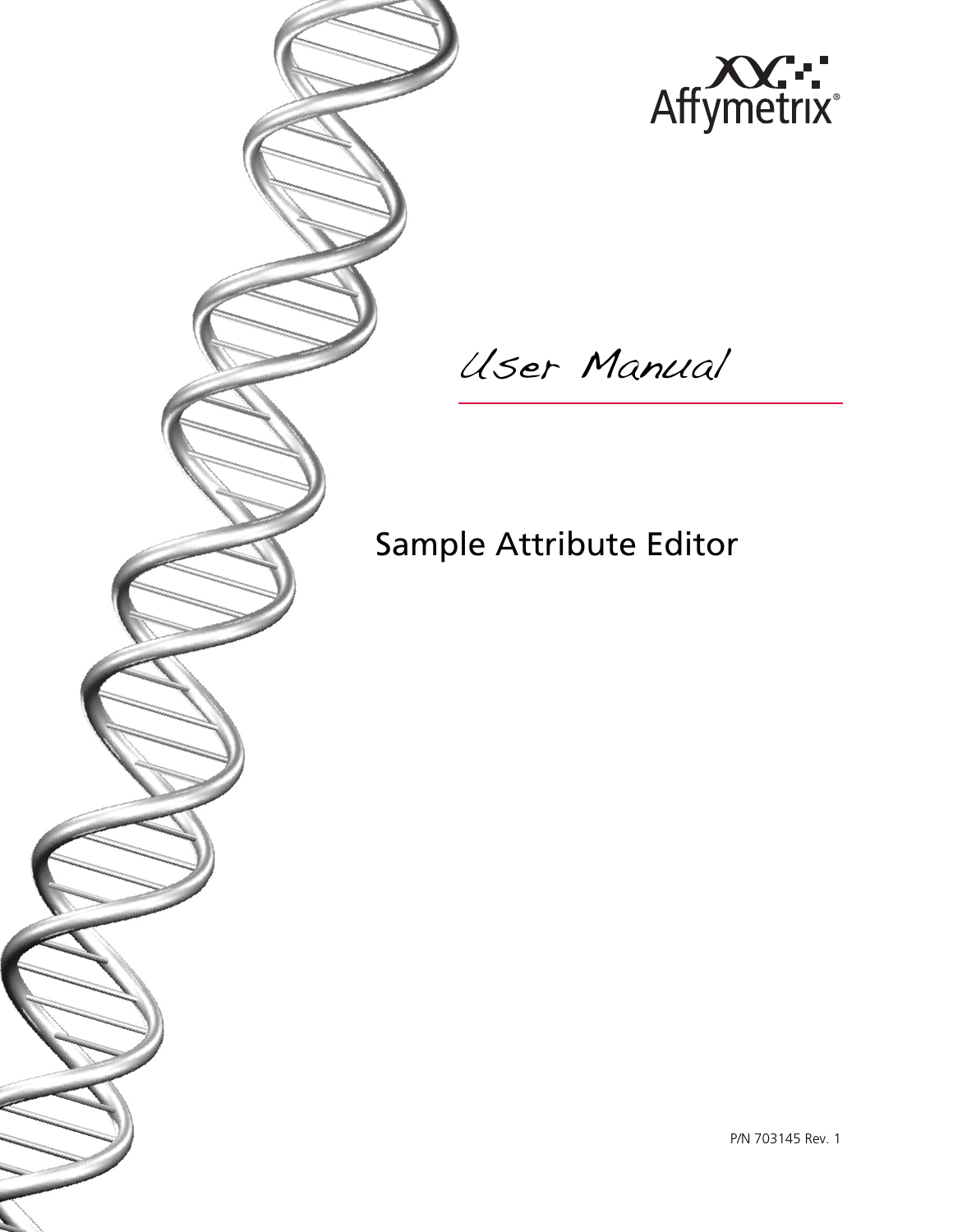### **For research use only. Not for use in diagnostic procedures.**

### **Trademarks**

©Affymetrix, Inc. All rights reserved. Affymetrix® Axiom®, Command Console®, CytoScan®, DMET™, GeneAtlas®, GeneChip®, GeneChip-compatible™, GeneTitan®, Genotyping Console™, myDesign™, NetAffx®, OncoScan™, Powered by Affymetrix™, Procarta®, and QuantiGene® are trademarks or registered trademarks of Affymetrix, Inc. All other trademarks are the property of their respective owners.

### **Limited License**

Subject to the Affymetrix terms and conditions that govern your use of Affymetrix products, Affymetrix grants you a nonexclusive, non-transferable, non-sublicensable license to use this Affymetrix product only in accordance with the manual and written instructions provided by Affymetrix. You understand and agree that, except as expressly set forth in the Affymetrix terms and conditions, no right or license to any patent or other intellectual property owned or licensable by Affymetrix is conveyed or implied by this Affymetrix product. In particular, no right or license is conveyed or implied to use this Affymetrix product in combination with a product not provided, licensed, or specifically recommended by Affymetrix for such use.

### **Patents**

Cartridge Array Software: **Products may be protected by one or more of the following patents:** 5,733,729; 5,795,716; 5,974,164; 6,066,454; 6,090,555; 6,185,561; 6,188,783; 6,223,127; 6,228,593; 6,229,911; 6,242,180; 6,308,170; 6,361,937; 6,420,108; 6,484,183; 6,505,125; 6510,391; 6,532,462; 6,546,340; 6,687,692; 6,607,887; 7,062,092 ; 7,451,047; 7,634,363; 7,674,587 and other U.S. or foreign patents.

HT Array Plate/Strip: **Products may be covered by one or more of the following patents:** U.S. Patent Nos. 6,090,555; 6,611,767; 6,687,692; 6,829,376; 7,130,458; 7,451,047; 7,634,363; 7,674,587 and other U.S. or foreign patents.

### **Copyright**

© 2012 Affymetrix Inc. All rights reserved.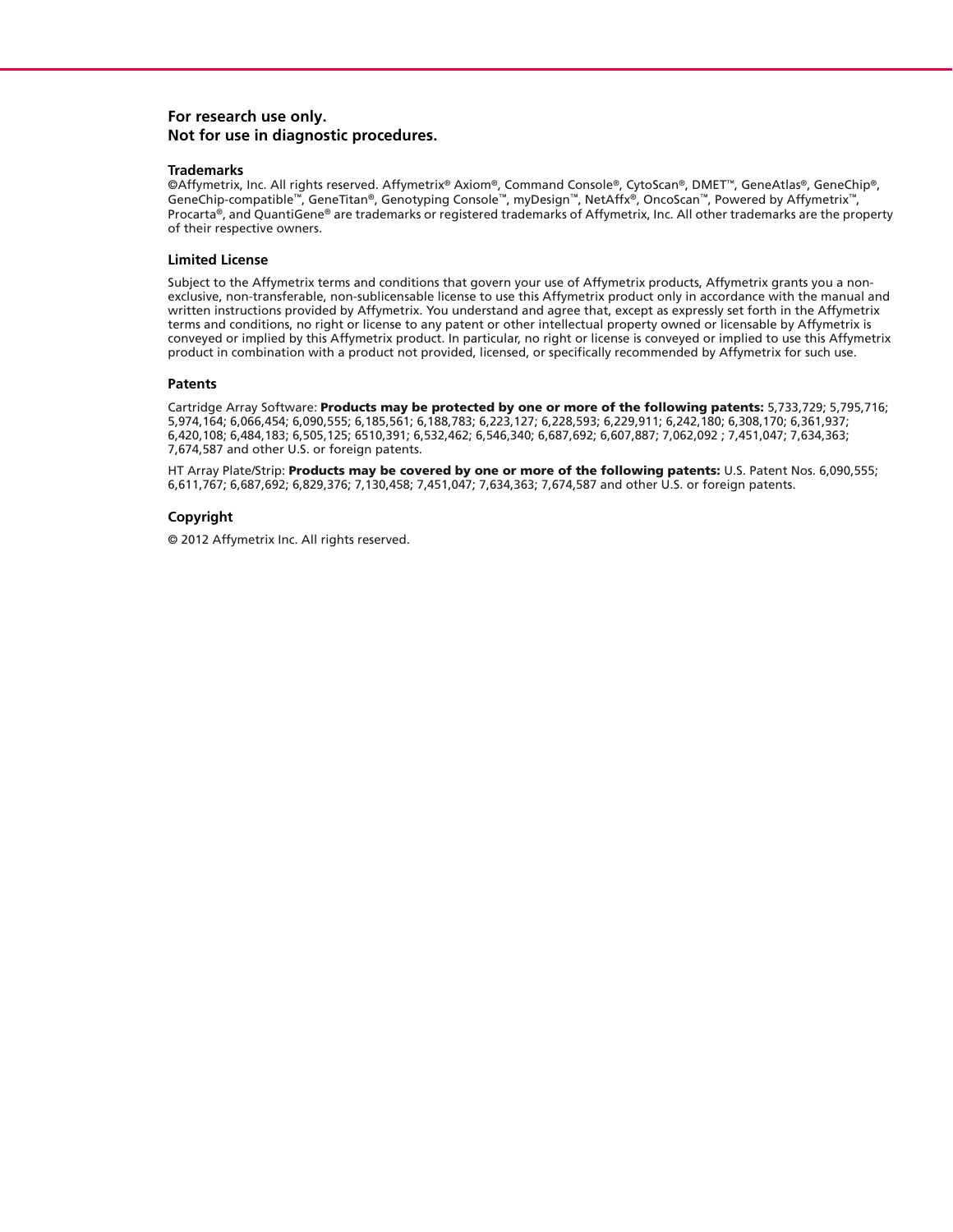# **Contents**

| Chapter1 |  |
|----------|--|
|          |  |
|          |  |
|          |  |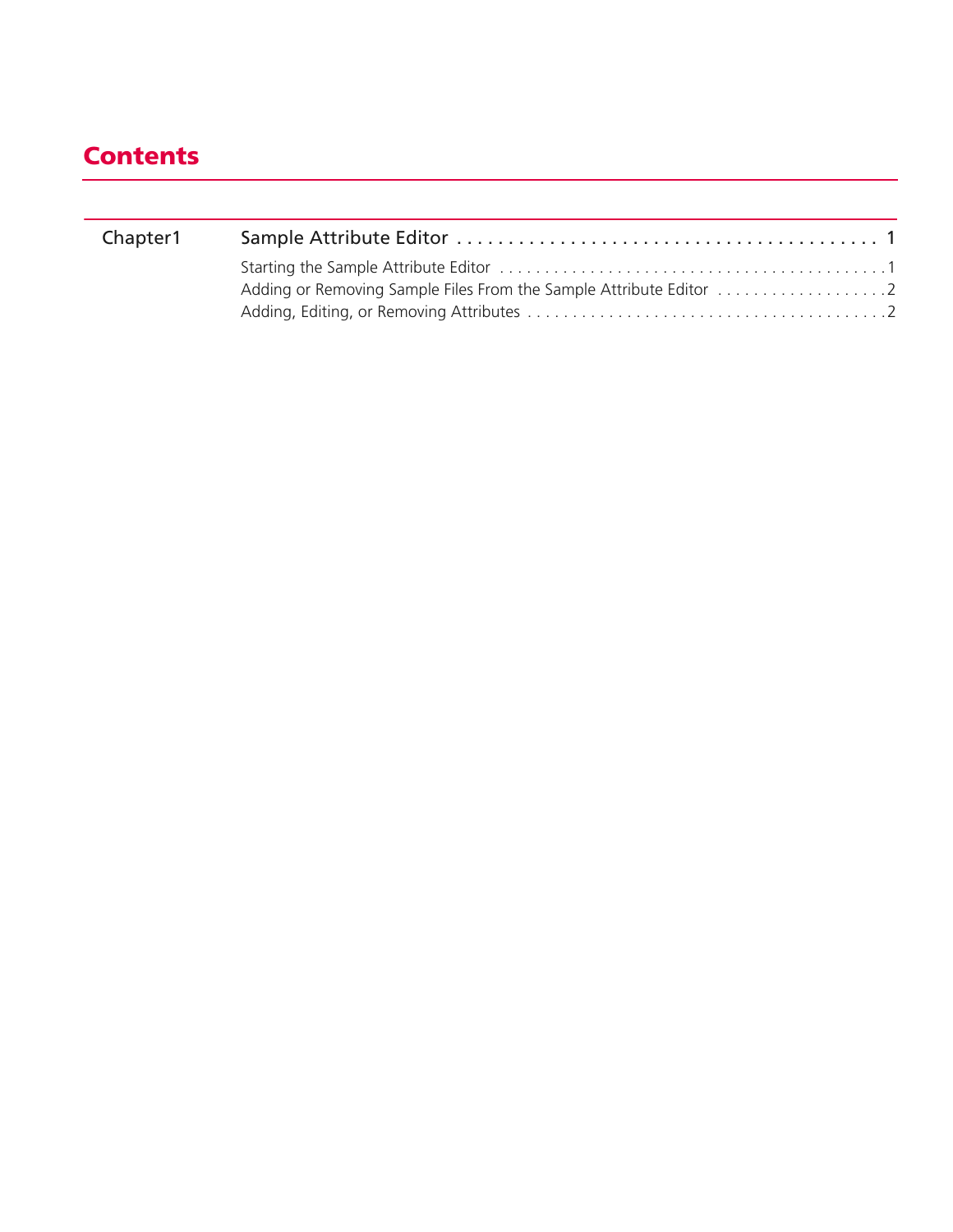## <span id="page-3-0"></span>**Sample Attribute Editor**

The Sample Attribute Editor enables you to edit or add attributes to an existing sample file (ARR). Topics in this user manual include:

*[Starting the Sample Attribute Editor](#page-3-1) [Adding or Removing Sample Files From the Sample Attribute Editor](#page-4-0)* [on page 2](#page-4-0) *[Adding, Editing, or Removing Attributes](#page-4-1)* [on page 2](#page-4-1)

## <span id="page-3-1"></span>**Starting the Sample Attribute Editor**

- **1.** Select **Affymetrix**  $\rightarrow$  **Sample Attribute Editor** from the Start menu.
- **2.** Select sample files (ARR) in the dialog box that appears and click **Open**. The Sample Attribute Editor opens and contains the selected sample files [\(Figure 1\).](#page-3-2)

<span id="page-3-2"></span>

| Figure 1 Sample Attribute Editor                                                                                                                                                   |                                                                                                              |  |  |  |  |
|------------------------------------------------------------------------------------------------------------------------------------------------------------------------------------|--------------------------------------------------------------------------------------------------------------|--|--|--|--|
| Sample Attributes Editor - [Build Date: 9/18/2012 4:03:10 AM]<br>$\begin{array}{c c c c c c} \hline \multicolumn{3}{c }{\mathbf{C}} & \multicolumn{3}{c }{\mathbf{X}} \end{array}$ |                                                                                                              |  |  |  |  |
| Sample Attribute Editor                                                                                                                                                            |                                                                                                              |  |  |  |  |
| Add Sample Files                                                                                                                                                                   | Close Selected Files <b>A</b> Save Sample Files<br>Add New Attribute   a Copy <b>B</b> Paste   4 Undo   Redo |  |  |  |  |
|                                                                                                                                                                                    | Tissue                                                                                                       |  |  |  |  |
| HTA_Liver1_hGlue3.ARR                                                                                                                                                              | Liver                                                                                                        |  |  |  |  |
| HTA_Liver2_hGlue3.ARR                                                                                                                                                              | Liver                                                                                                        |  |  |  |  |
| HTA_Liver3_hGlue3.ARR                                                                                                                                                              | Liver                                                                                                        |  |  |  |  |
| HTA_Liver4_hGlue3.ARR                                                                                                                                                              | Liver                                                                                                        |  |  |  |  |
| HTA_Muscle1_hGlue3.ARR Muscle                                                                                                                                                      |                                                                                                              |  |  |  |  |
| HTA_Muscle2_hGlue3.ARR Muscle                                                                                                                                                      |                                                                                                              |  |  |  |  |
| HTA_Muscle3_hGlue3.ARR Muscle                                                                                                                                                      |                                                                                                              |  |  |  |  |
| HTA_Muscle4_hGlue3.ARR Muscle                                                                                                                                                      |                                                                                                              |  |  |  |  |
|                                                                                                                                                                                    |                                                                                                              |  |  |  |  |
|                                                                                                                                                                                    |                                                                                                              |  |  |  |  |
|                                                                                                                                                                                    |                                                                                                              |  |  |  |  |
|                                                                                                                                                                                    |                                                                                                              |  |  |  |  |
|                                                                                                                                                                                    |                                                                                                              |  |  |  |  |
|                                                                                                                                                                                    |                                                                                                              |  |  |  |  |
|                                                                                                                                                                                    |                                                                                                              |  |  |  |  |

### **Table 1** Sample Attribute Editor Commands

| <b>Item</b>            | <b>Description</b>                                                                                         |
|------------------------|------------------------------------------------------------------------------------------------------------|
| Add Sample Files       | Opens a dialog box that enables you to select sample files (ARR) to add to the Sample<br>Attribute Editor. |
| A Close Selected Files | Removes one or more selected ARR files from the Sample Attribute Editor.                                   |
| Save Sample Files      | After editing sample information, click Save Sample Files to save the changes to the<br>ARR files.         |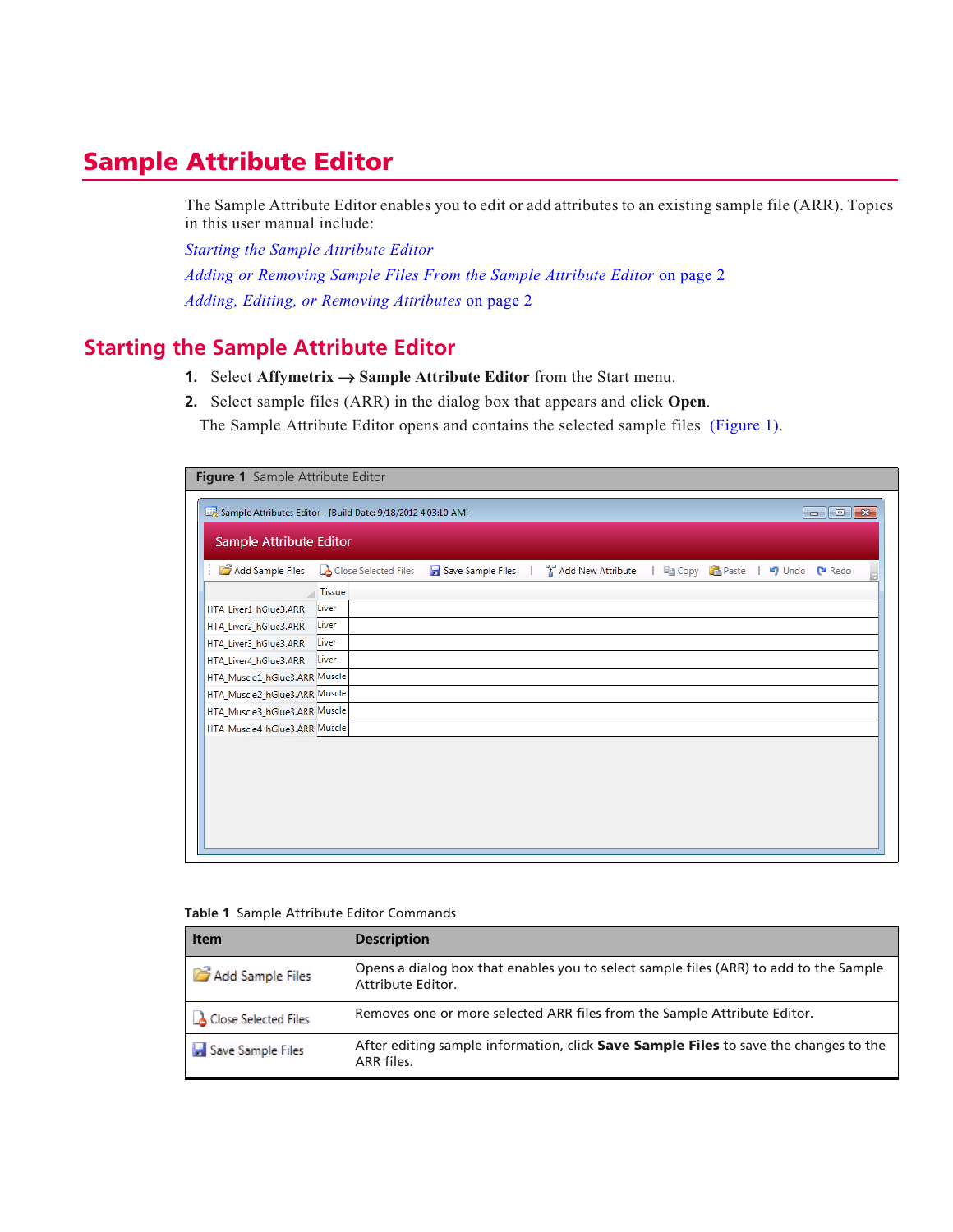| <b>Item</b>       | <b>Description</b>                                                                                                                                                        |  |  |  |
|-------------------|---------------------------------------------------------------------------------------------------------------------------------------------------------------------------|--|--|--|
| Add New Attribute | Enables you to create anew column in the Sample Attribute Editor.                                                                                                         |  |  |  |
| <b>la Copy</b>    | Copies selected text to the system clipboard. For example:<br>• Copy a cell and paste it to multiple selected cells<br>• Copy multiple cells and paste to multiple cells. |  |  |  |
| <b>B</b> Paste    | Pastes text from the system clipboard.                                                                                                                                    |  |  |  |
| <b>ID</b> Undo    | Erases the previous change made in the Sample Attribute Editor (can be performed<br>multiple times).                                                                      |  |  |  |
| <b>P</b> Redo     | Reverses the undo command (can be performed multiple times).                                                                                                              |  |  |  |

**Table 1** Sample Attribute Editor Commands (Continued)

### <span id="page-4-0"></span>**Adding or Removing Sample Files From the Sample Attribute Editor**

To add files:

- **1.** Click **Add Sample Files**.
- **2.** Select a sample file(s) (ARR) from the dialog box that appears.

To remove files:

- **1.** Select a file(s) in the Sample Attribute Editor.
- **2.** Click **Close Selected Files**.

## <span id="page-4-1"></span>**Adding, Editing, or Removing Attributes**

To add a new attribute:

- **1.** Click **Add New Attribute**. Alternatively, right-click an attribute column header and select **New Attribute** on the shortcut menu.
- **2.** Enter a name for the attribute in the box that appears and click **OK**. The attribute is added to the Sample Attribute Editor.

| Figure 1.1 New Attribute Box           |                                                                                                                                                                                    |  |  |  |  |
|----------------------------------------|------------------------------------------------------------------------------------------------------------------------------------------------------------------------------------|--|--|--|--|
| $\blacksquare$<br><b>New Attribute</b> | Sample Attributes Editor - [Build Date: 9/18/2012 4:03:10 AM]<br>$\begin{array}{c c c c c c} \hline \multicolumn{3}{c }{\mathbf{C}} & \multicolumn{3}{c }{\mathbf{X}} \end{array}$ |  |  |  |  |
| Gender                                 | Sample Attribute Editor                                                                                                                                                            |  |  |  |  |
|                                        | Add Sample Files A Close Selected Files B Save Sample Files   4 Add New Attribute   a Copy B Paste   9 Undo @ Redo                                                                 |  |  |  |  |
| OK<br>Cancel                           | Gender Tissue                                                                                                                                                                      |  |  |  |  |
|                                        | Liver<br>HTA_Liver1_hGlue3.ARR                                                                                                                                                     |  |  |  |  |
|                                        | Liver<br>HTA_Liver2_hGlue3.ARR                                                                                                                                                     |  |  |  |  |
|                                        | Liver<br>HTA_Liver3_hGlue3.ARR                                                                                                                                                     |  |  |  |  |
|                                        | Liver<br>HTA_Liver4_hGlue3.ARR                                                                                                                                                     |  |  |  |  |
|                                        | Muscle<br>HTA_Muscle1_hGlue3.ARR                                                                                                                                                   |  |  |  |  |
|                                        | Muscle<br>HTA_Muscle2_hGlue3.ARR                                                                                                                                                   |  |  |  |  |
|                                        | Muscle<br>HTA_Muscle3_hGlue3.ARR                                                                                                                                                   |  |  |  |  |
|                                        | Muscle<br>HTA_Muscle4_hGlue3.ARR                                                                                                                                                   |  |  |  |  |
|                                        |                                                                                                                                                                                    |  |  |  |  |

- **3.** To enter attribute values:
	- **A.** Select one or more cells.
	- **B.** Enter text in the last cell in the selection and press **Enter**. The same value is added to all of the selected cells.
- **4.** Click **Save Sample Files**.